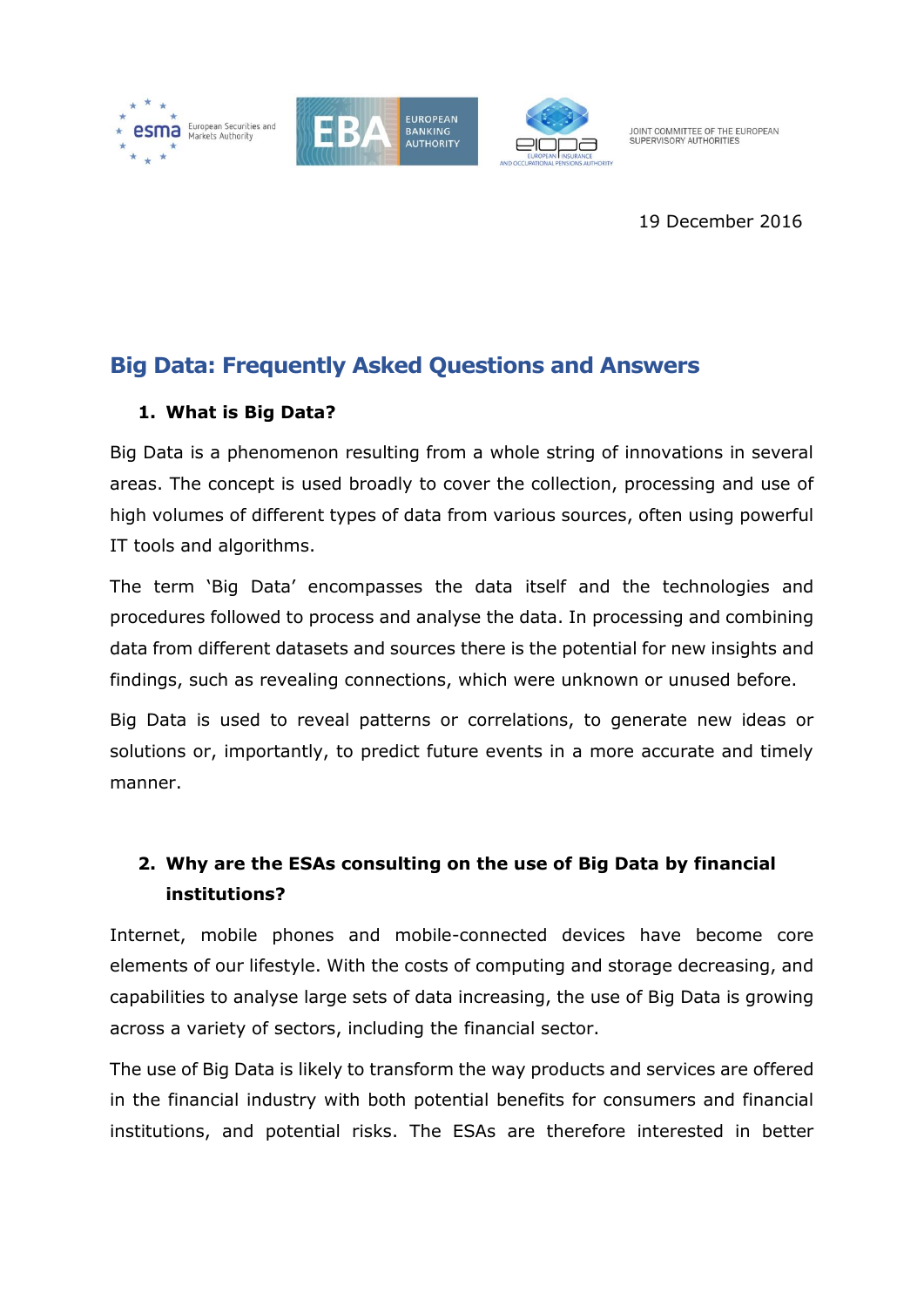understanding the impact of this phenomenon on the financial industry to assess whether any supervisory or regulatory actions may be needed.

#### **3. What types and sources of data do financial firms use?**

Data may come from both internal sources (such as payments data, claims or complaints databases…) and external sources (news, social media, flood risk maps…).

Consumer data: Firms collect and use various types of consumer data, for example, ID or contact details, browsing history, log data, professional data, personal interests, financial and payment data, consumer complaints or queries, social network information, driving and location data, information from store cards/credit cards, data collected for suitability assessments or data collected for creditworthiness assessments.

Other types of data such as financial markets data, news, price, meteorological statistics, etc. are also increasingly available in real time and seamlessly integrated into financial institutions' Big Data related processes.

#### **4. What is the purpose of Big Data in the financial sector?**

The financial industry uses Big Data for a variety of reasons with the common end goals of deriving an economic benefit or competitive advantage from it, or enhancing efficiency.

Examples include:

- Profiling customers to help firms build up customer loyalty by:
	- a. monitoring consumer sentiment towards their products; or
	- b. providing more tailored services or products.
- Marketing campaigns.
- Fraud prevention.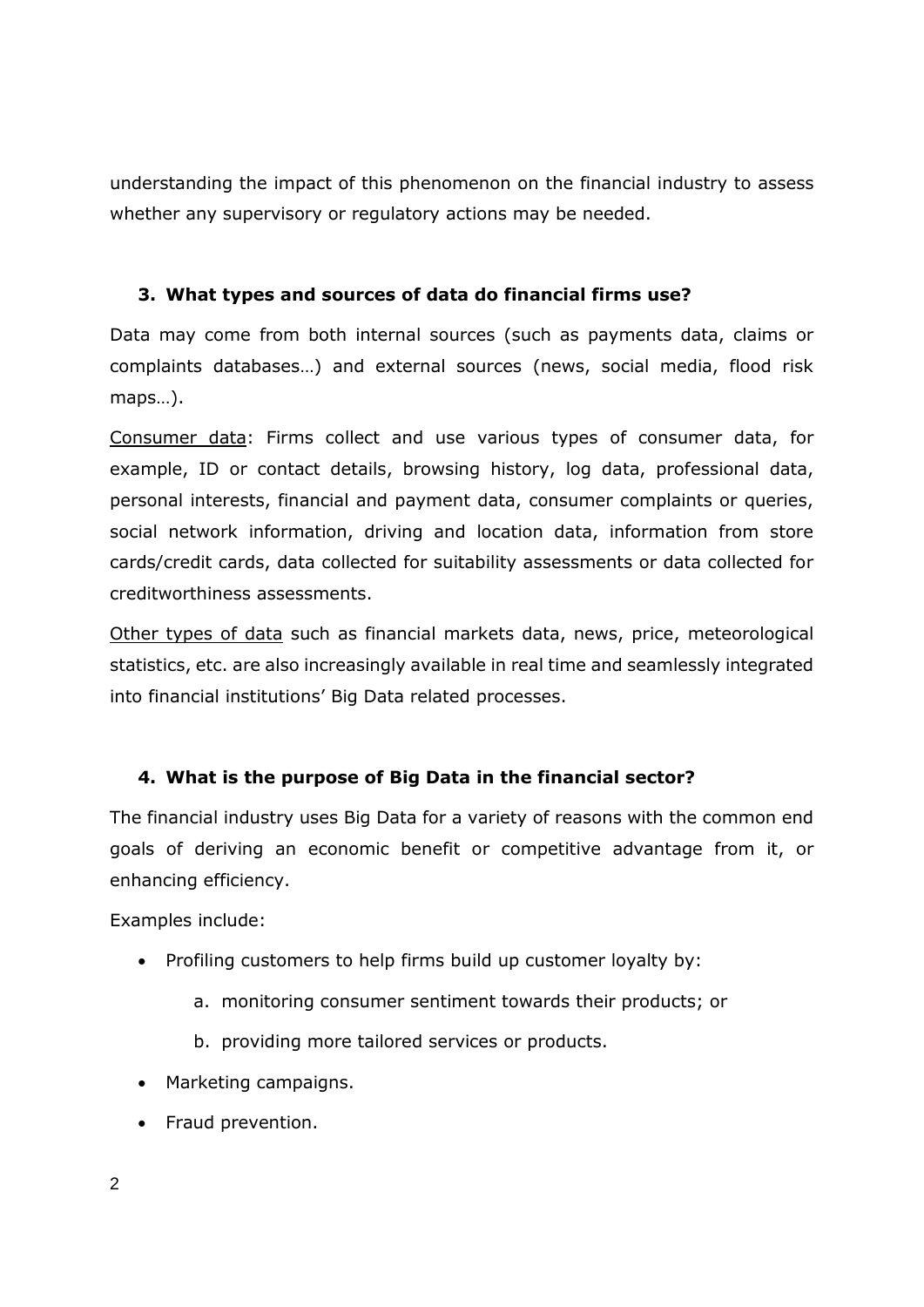#### **5. What are examples of Big Data use in the financial industry?**

Financial institutions across the banking, insurance and investment sectors have already started using Big Data techniques, for example:

- Banking sector: Banks use financial and payment data to assess consumer credit worthiness.
- Insurance sector: Telematics in cars are used to monitor the driving behaviour of consumers and then offer them individualised policies and prices.
- Investment sector: Certain asset managers and some firms using high frequency trading (HFT) analyse large volumes of data from a wide variety of datasets at very high velocity through the use of algorithms to make investment decisions.

### **6. What is the scale of Big Data usage in the financial sector?**

Currently, there are no comprehensive statistics or data on the exact number of EU financial institutions using Big Data or on the market share of the key users and owners of Big Data technologies.

#### **7. What are the main potential concerns about using Big Data?**

- Consumers' access to products/services: It could become harder for some consumers to access certain products and services due to being classified as 'undesirable' given firms' abilities to undertake more granular analyses. For example, consumers seeking household insurance for properties located in areas exposed to high risks such as floods, earthquakes or crime may have to pay higher prices or even be barred from accessing the services or products.
- Fair pricing practices: Firms' capacity to undertake rapid, detailed analysis could raise issues around financial institutions' pricing practices. For example, firms may increase prices based on analytical data showing a